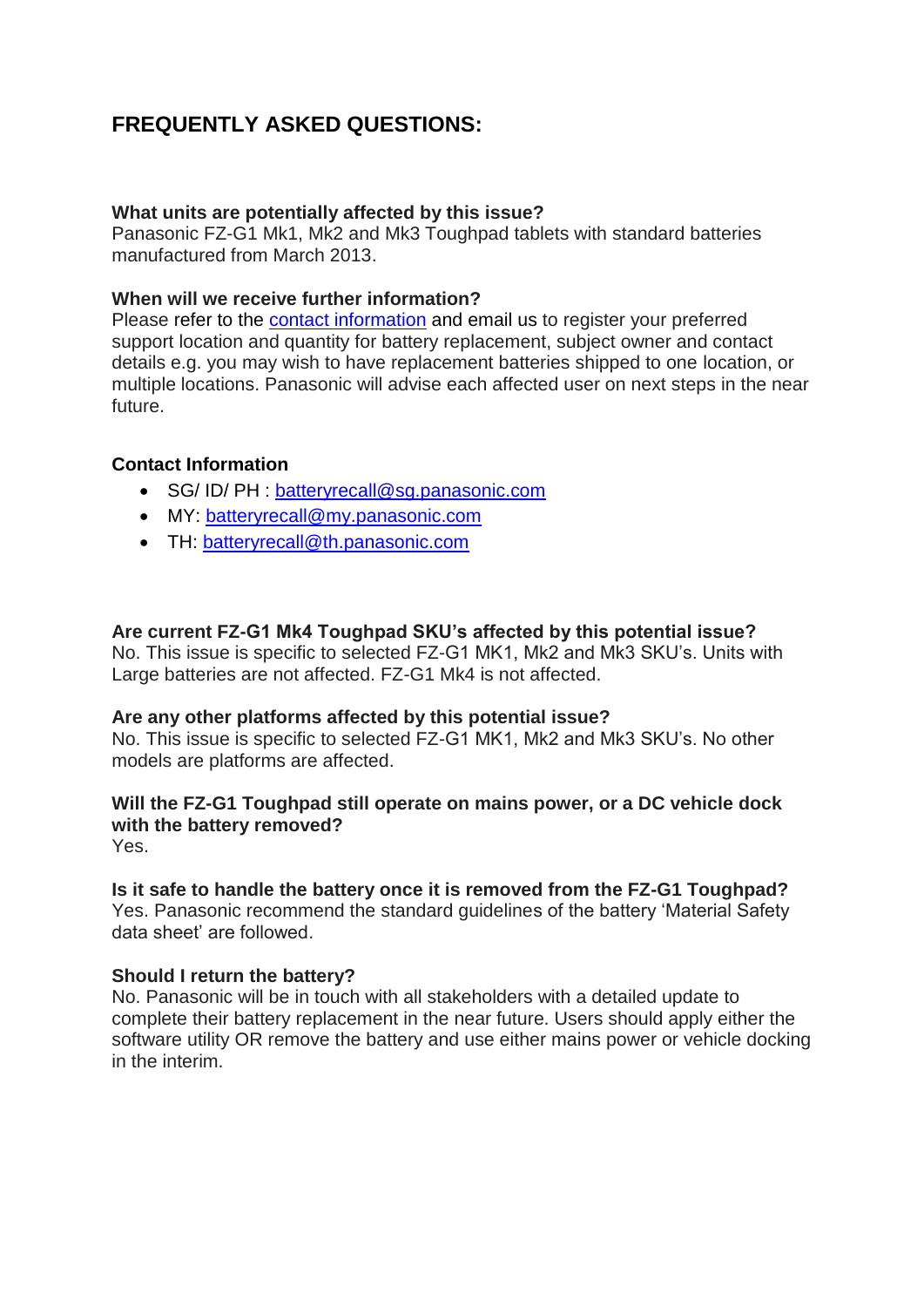# **How can the recommended BIOS utility be applied?**

Users will be advised to apply a BIOS utility that will reduce charging from 4.2 volts to 4.0 and reduce the peak operating settings of batteries. This is now available for all users for download [http://business.panasonic.sg/computer-product/voluntary](http://business.panasonic.sg/computer-product/voluntary-battery-recall)[battery-recall](http://business.panasonic.sg/computer-product/voluntary-battery-recall)

Once run, the device will provide a "0" code which confirms the changes have been successfully implemented (Note: this is specific to FZ-G1 Mk1-2-3, and will return a "99" code of FZ-G1 Mk4 and "3" on any other platforms without making any changes).

This setting will only become effective after rebooting the unit.

# **What about remote access to the BIOS utility?**

Windows Desktop Management Systems such as SCCM can be applied remotely, but each deployment and environment will be different. Please consult your IT team, or our Panasonic Engineering group.

# **How does a customer remove the battery?**

- 1. Please ensure the FZ-G1 Tablet is turned off
- 2. Unplug any external power source
- 3. Undock from desktop port replicators or vehicle docking stations if applicable
- 4. Unlock the battery pack as shown in the following (diagram 1)
- 5. ATEX devices:

- Please do not remove the compliant metal plate or sticker on any affected FZG1 Mk1-23 ATEX unit.

- End-users who have been trained and certified to unseal ATEX devices will be contacted with arrangements for a replacements battery. If you are uncertain if you are certified, please contact the Panasonic Solution Engineer.

- When registered users are contacted to advise replacement batteries have become available, arrangements will be made for recognized Panasonic representatives to complete the battery replacement and resealing process either in Panasonic Service Centre, or onsite where it is feasible to do so.